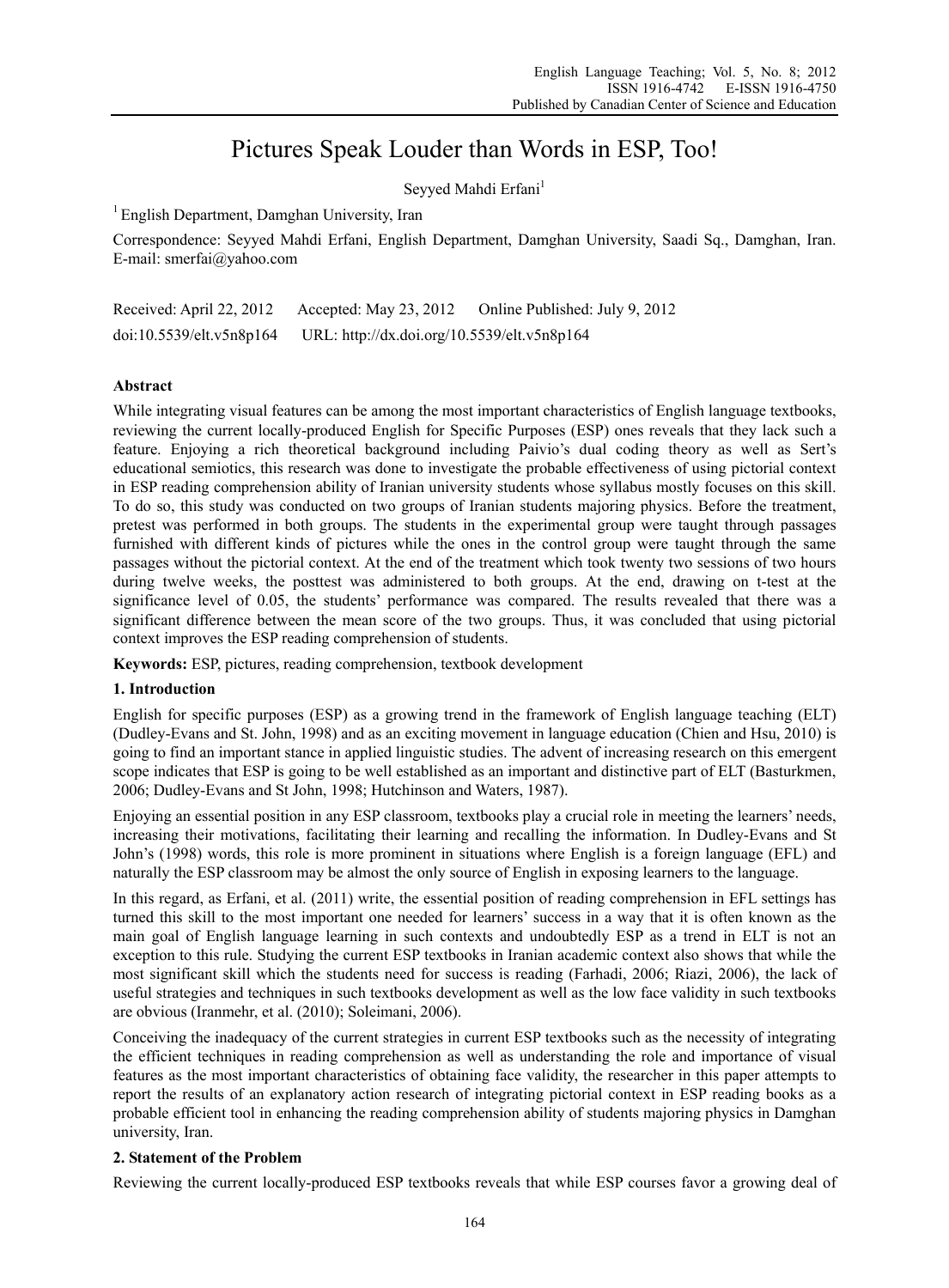attention and emphasis among ELT practitioners and learners, the lack of applying various strategies and techniques in their development is undeniable. For instance, while visual features can be among the most important characteristics of such materials, according to many researchers including Dehnad (2006), Riazi (2006) and Soleimani (2006) their absence in current ESP textbooks is evident.

With respect to its importance, Dudley-Evans and St John (1998) maintain that key graphic representations such as lists, columns, tables, matrices, tree diagrams, charts and mind maps can be very helpful in extracting and reorganizing the information in ESP textbooks. Krug (2002) also introduces illustrations as well as physical appearance as important features of any ESP textbooks. According to Alemi and Ebadi (2010), illustrations can be an integral part of ESP courses and its justification is that they make ESP courses more tangible and understandable.

Contrary to these claims, findings of some researchers such as Lee (199.) reveals that illustrations does not play a role on global comprehension and detail recall of a technical text. Khoii and Foruzesh's (2010) findings also indicate that using reading passages with comic strips as a common visual feature does not have any significant effect on the learner's progress in reading comprehension.

Now as Anglin, et al. (2004) assert with the proliferation of illustrations in instructional materials, it becomes increasingly important to investigate their effects on student learning.

Encountering these findings and suggestions as well as referring to this fact that there is not a great deal of discussion based on experimental studies of this issue in the literature of ESP, this study was undertaken through action research to provide an answer to the following research question: Does pictorial context have any effect on reading comprehension ability of Iranian university students majoring physics?

#### **3. Theoretical Background**

The importance of using visual features in ELT textbooks has been discussed in a significant body of research such as Wright (1976,1989), Hill (1990, 2003), Wright and Haleem (1991), Brand (1997), Celce- Murcia (1991), Harmer (2001), Porcaro (2001), Liu (2004) and Shimada and Kitajima (2006).

Reviewing the literature on the topic, Pan and pan (2009) have suggested that the presence of visuals elicits improved comprehension. Bernhardt (1996) and Hibbing, Rankin-Erickson (2003) maintain that the supplementation of text with visuals provides readers with two sources of information from which to draw upon when reading the materials. In other words, when the readers cannot comprehend a particular passage, they may shift their attention from the text to the accompanying visual images. In return, the visuals, which they do comprehend, might lead them to notice the text's linguistic input and thus enable them to comprehend the text through matching and mapping among factors such as word recognition, syntax, intertextual perceptions, and background knowledge. The interaction between the text and visuals will accordingly facilitate reader comprehension.

Providing a model, Shimada and Kuitajima (2006) believe that illustrations promote text comprehension through increasing comprehension and deepening elaboration. Ellis (1993) also states that visual stimuli like verbal stimuli are organized in comprehension and memory. As Ridgeway (2003, p. 69) states, pictures, iconic images and the visualization of mnemonics, all of which promote interhemispheric communication, support vocabulary retention to a high degree.

Hall, et. al. (1997) and Gambrell and Jawitz (1993) are also among those studies within this framework demonstrating that the combination of text and visuals elicits beneficial effects in terms of comprehension of the materials.

Contrary to these stances, as noted some studies indicate different results. For instance, Fillipatou and Pumfrey (1996) found that pictures may be meaningless, or may even hinder comprehension. Schnotz and Bannert (2003) found that a text-only condition performed best compared to conditions with graph-based illustrations on test questions directly relevant to the text information. In addition, Pan and Pan (2009) maintain that the prevailing assumption is that pictures simply entertain and are thus an inappropriate tool for adult learning.

In Pan and Pan's (ibid) words, facing these claims, the proponents of the positive effects of using visuals on language learning in general and reading comprehension in particular have employed a number of theoretical frameworks to describe, explain and predict the effects of pictorial context on reading comprehension that the most important ones are the theory of mental models (Johnson-Laird, 1983), the transmediation theory (Siegle, 1995), the repetition hypothesis (Gyselinck and Tardiey, 1999) and the dual coding theory (Paivio, 1986; Sadosky and Paivio, 2001). In their terms perhaps the most comprehensive theory that elaborates upon the relationship between imagery and reading is the dual coding theory. Here this model as well as a newly emergent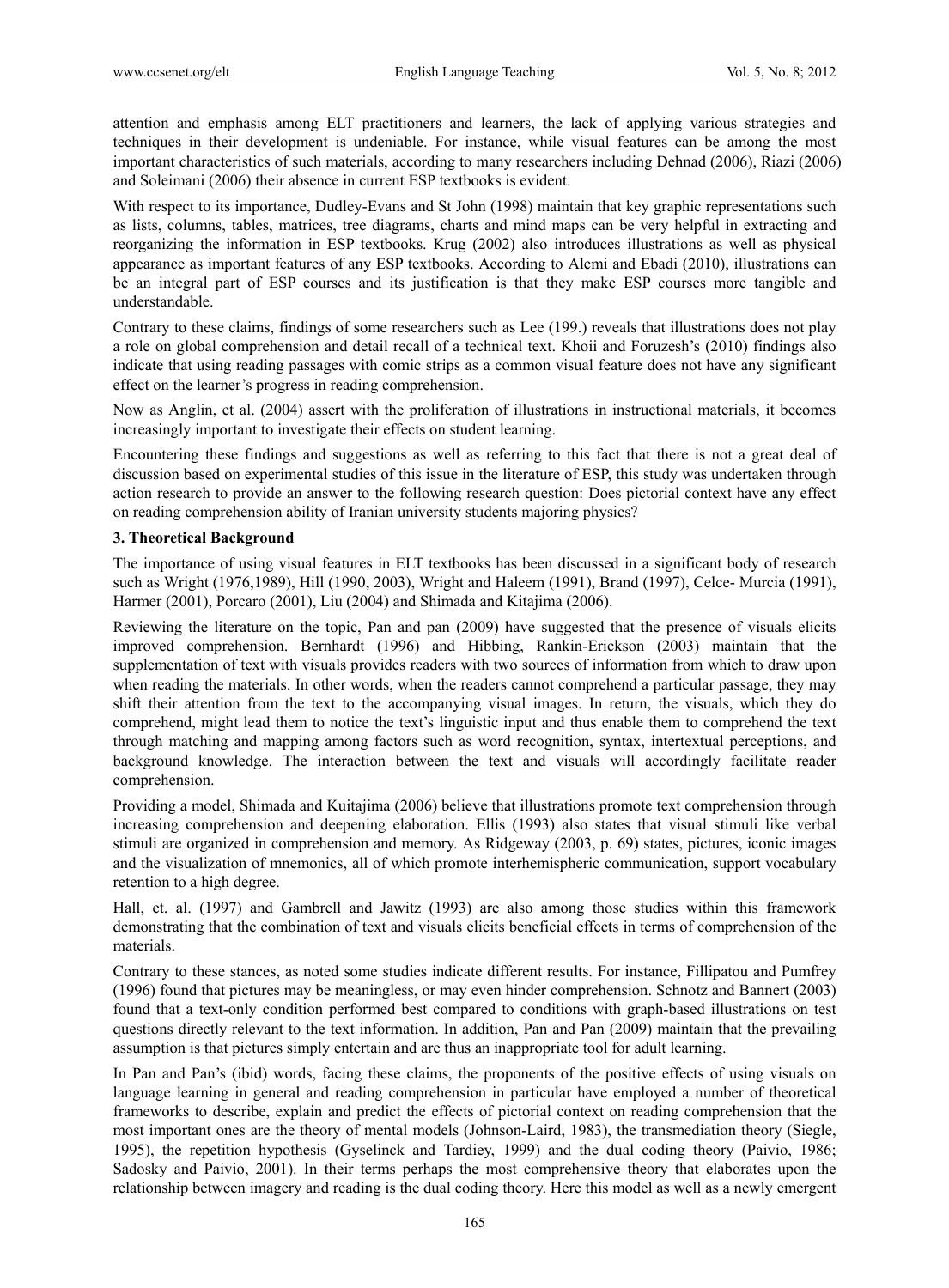one known as educational semantic approach is introduced in brief:

#### *3.1 Dual Coding Theory*

According to Paivio's dual coding theory (DCT), the human cognition consists of two systems that process knowledge simultaneously, one processing the nonverbal objects (Imagery) and one dealing with language (verbal). In this model, words and images have different cognitive representations; hence, the human brain uses separate systems for different types of information: the verbal system and the imagery system. The verbal system deals with linguistic codes, such as words, speech, or language; on the other hand, the imagery system primarily deals with visual codes, such as images, pictures, or concrete objects.

Enjoying this theory, Mayer (1994, p. 24) proposes that learners can construct three types of connections when they are presented with verbal and visual materials as follows:

- Representational connections between visual stimuli and mental representations of verbal material,
- Representational connections between visual stimuli and mental representations of visual material,
- Referential connections between visual and verbal representations.

#### *3.2 Educational Semiotics*

In Sert's (2006) words, semiotics is a progressing and promising discipline with its applications in many fields of study. As a bridge between semiotics and foreign language teaching (FLT), educational semiotics has started to attract attention of many scholars, ELT instructors and teachers all over the world.

Reviewing the three kinds of signs as symbol, icon and index, Sert (ibid.) asserts that icons (cartoons, pictures, etc.) play a vital role which may be a positive contribution if foreign language learning is considered. In his terms, when the teaching of specific language skills is considered, a semiotic perspective can adequately help in presenting new content to the students. For example, while teaching new vocabulary, if new words are reinforced with relevant pictures, the result will be the long term coding of this target language item. In this way, the meaningful contextualization will surely contribute positively to the learning process.

According to Sert, in ELT classes, the teacher's use of pictures in relation to target culture would obviously help students bridge the gap between their native culture and the target culture; therefore between the native language and foreign language. When these icons are combined with the presented content and the target language skill to be improved, this will obviously accelerate the foreign language awareness of the student both at conscious and sub-conscious levels.

Introducing these facts, Sert maintains that it is obvious that the consideration of semiotic approach in FLT has promising results and may lead to long-term success in learning a foreign language with its applicable and pertinent techniques that are learner-centered.

In spite of growing studies on this topic, reviewing the literature shows that there is not a great deal of discussion on the efficiency of pictures in the domain of ESP.

Providing a rationale for integrating picture in ESP textbooks, Soleimani (2006) writes that to satisfy the needs of young learners in terms of interest, face validity is the rule of thumb. In his terms, face validity is a matter of not only content but also extralinguistic features. Making a sense of relevance of materials in the eyes of learners as well as accounting for the emotional aspect of learning, it is believed that pictures can be an integral part of ESP textbooks.

In short, encountering these claims, the researcher attempted to integrate pictorial context as a probable efficient reading technique in ESP classes.

#### **4. Methodology**

In line with the attempt to determine whether pictorial context has any effect on improving ESP reading comprehension ability, a null hypothesis was formulated as: Pictorial context has no effect on the improvement of ESP reading comprehension of university students majoring physics.

### *4.1 Participants*

This study involved 65 students majoring physics at Damghan University. They were randomly chosen to serve as experimental and control groups. To assess their language proficiency, a standard test of English was given to them and based on their scores they were categorized as intermediate.

#### *4.2 Design*

Based on the purpose of the study, it followed a quasi-experimental design displaying the following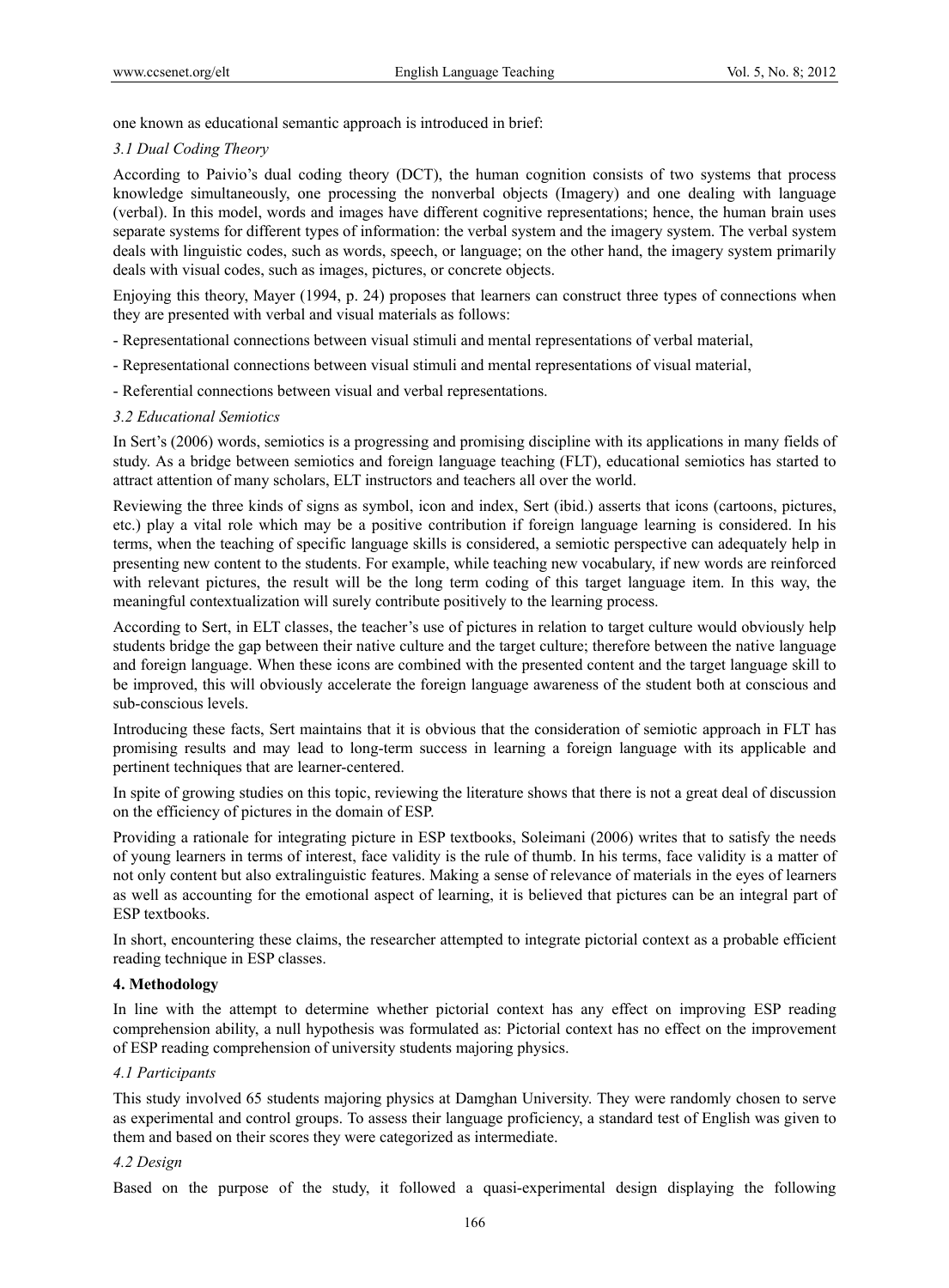characteristics: two homogeneous groups of intermediate level students served as control and experimental groups. A treatment, namely pictorial context was offered to experimental group and the text-only context to control group. Two tests as pretest and posttest were administered in each group.

## *4.3 Procedure*

After randomly assigning the participants to two equal groups, the experimental group was encouraged to study the texts along with pictures. They were taught for twelve weeks and during this time and the participants of control group were taught through texts only. In a more precise word, this group was not asked or encouraged to apply this tool in the process of reading ESP passages. After instruction, a posttest was performed for both groups.

## **5. Results & Data Analysis**

The effect of pictorial context on reading comprehension ability of university students was determined with the pretest-posttest equivalent group design. The pretest was given before students received reading instruction. To control for confounding variables, the control group were taught using the same instructional methods, except for enjoying pictorial context. At the end of the treatment, an independent sample t-test was used to analyze the data.

To answer the research question, after scoring the tests and tabulating the scores for each subject, the results were put under a series of statistical analyses. Next, an independent t-test was used to verify the pre-test results on both groups.

| Groups   | N         | M     | <b>SD</b> | $t$ -observed= $1.16$ |
|----------|-----------|-------|-----------|-----------------------|
| EXP.     | 29        | 18.04 | 2.06      |                       |
| Con.     | 20<br>ےد  | 17.91 | 2.18      |                       |
| P < 0.05 | $df = 59$ |       |           | t-critical= $2.00$    |

Table 1. T-test for the pretest scores

At the end of the study, the posttest was given to the groups and to conform or reject the hypothesis, a t-test was used. See Table 2.

| Groups   |        | M     | SD           | t-observed= $4.08$ |
|----------|--------|-------|--------------|--------------------|
| EXP.     | 29     | 25.58 | 1.90         |                    |
| Con.     |        | 22.93 | 2.21<br>4.41 |                    |
| P < 0.05 | df= 58 |       |              | t-critical= $2.00$ |

Table 2. T-test for posttest scores

Considering (t-observed =  $1.16 <$  t-critical =  $2.00$ ) at the pretest and (t-observed =  $4.08$  t-critical =  $2.00$ ) at the posttest shows that a remarkable difference between the two groups at the posttest stage is obvious. After comparing the two mean scores through t-test calculations, the researcher felt justified that the null hypothesis could be rejected. While the two groups were not significantly different at the outset of the study, they scored differently on the posttest and the difference was statistically significant. Thus, the researcher is satisfied to claim that the final calculated t-test (4.08) at 0.05 level of probability is due to the independent variable i.e. pictures.

## **6. Conclusion and Pedagogical Implications**

The present findings seem to lend support to most of the related available findings in the field of ELT. The present study, as an attempt to integrate pictorial context in ESP, has focused on the extent to which pictorial context can enhance ESP reading comprehension of university students. Finding revealed that it could be cogently argued that this strategy do aid ESP reading comprehension of university students.

Professionally speaking, based on the results of this research, the following pedagogical implications might be presented:

First, pictorial context can be an innovative alternative for most of the current ESP textbooks lacking this feature. In this regard, it is emphasized that such pictures must be educationally valid. In a more precise word, they should make a sense of relevance in the eyes of learners and are integrated purposefully into the text.

Second, effective strategies and techniques like furnishing ESP textbooks with different types of visual aids and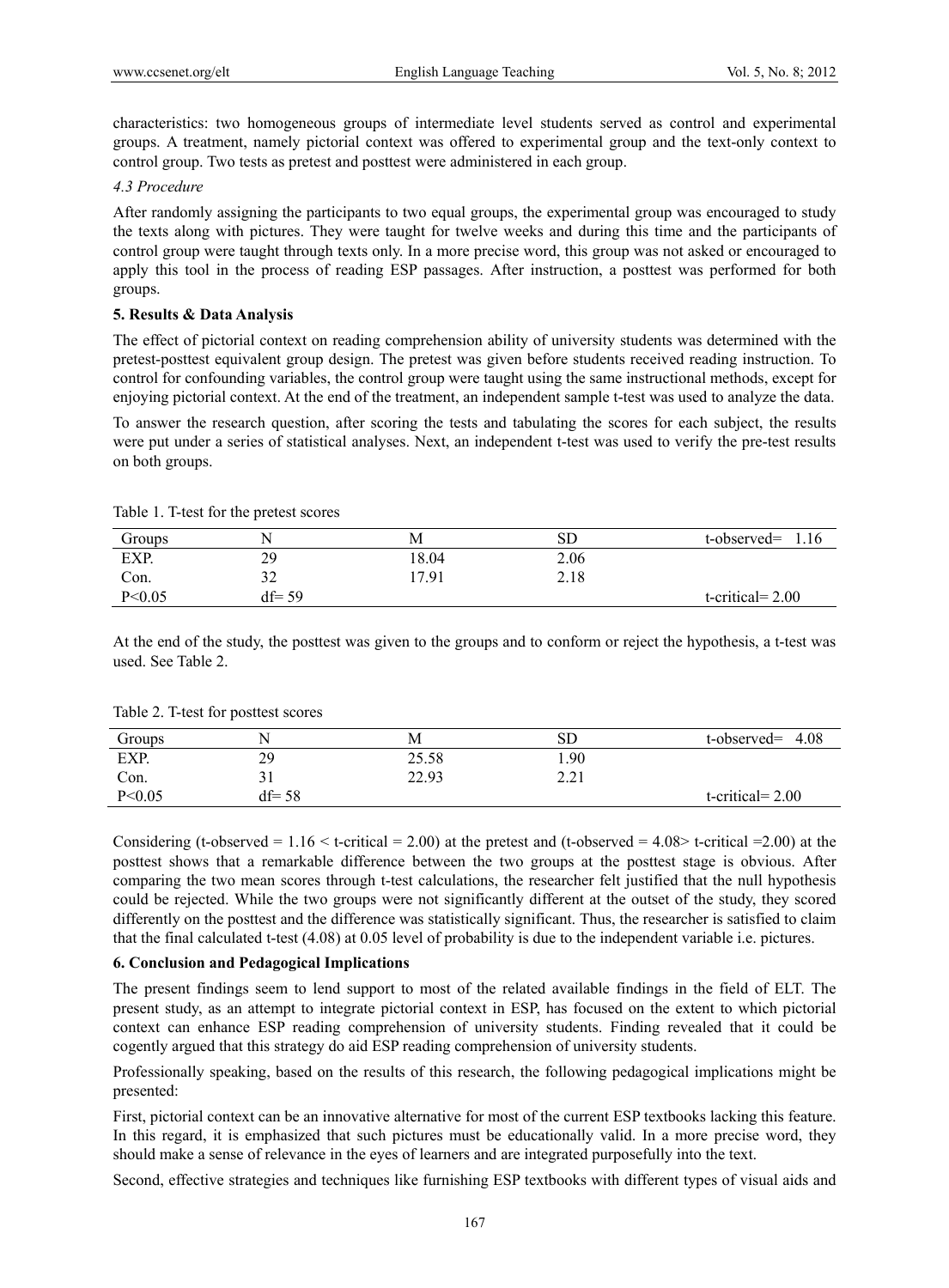pictorial schemata might remove the strictness and inflexibility of the current ESP textbooks and allow students, as one important side of ESP instructional transition, to engage more actively.

Third, the instructor's observations indicated that the procedures used in the experimental group triggered off the students to participate more actively in discussions and classroom participations and devoted more attention and interest to the topic.

Last but not the least, although the lack of face validity in ESP textbooks is clearly felt, ESP teachers themselves can furnish the materials with this educational technique.

#### **References**

- Alemi, M., & Ebadi, S. (2010). The effects of pre-reading activities on ESP reading comprehension. *Journal of Language Teaching ad Research*, *1*(5), 569-577.
- Anglin, G. J., Vaez, H., & Cunningham, K. L. (2004). Visual representations and learning: The role of static and animated graphics. In D. H. Jonassen (Ed.), *Handbook of research for educational communications and technology* (2 ed., pp. 865-916). Mahwah, NJ, Lawrence Erlbaum Associates, Publishers.
- Basturkmen, H. (2006). *Ideas and Options in English for Specific Purposes*. London: Lawrece Erlbaum Associates.
- Brand, Q. (1997). Art and art galleries: resources for teachers. *English Teaching Professional, 5*, 34-5.
- Chien, Ch, & Hsu, M. (2010). A case study of incorporating ESP instruction into the university English course. *Procedia Social and Behavioral sciences*, *9,* 1885-88.
- Dehnad, A. (2006). Graphic organizers as an effective study technique in an ESP class. In Kiani, & Khayamdar (Eds.), *Proceedings of the First National ESP/EAP Conference (Vol. 3)*. Tehran, SAMT Publication.
- Dudley-Evans, T., & St John, M. J. (1998). *Developments in English for Specific Purposes: A multi-disciplinary approach*. Cambridge University Press.
- Ellis, S. R. (1993). *Pictorial communication in virtual and real environment*. New York: Taylor and Francis.
- Erfani, S. M., Iranmehr, A., & Davari, H. (2011). Deepening ESP reading comprehension through visualization. *Journal of Language Teaching and Research*, *2*(1), 270-273. http://dx.doi.org/10.4304/jltr.2.1.270-273
- Farhady, H. (2006). Reflections on and directions for ESP materials development in SAMT, in Kiani & Khayamdar (eds.), *Proceedings of the First National ESP/EAP Conference (Vol. 3).* Tehran, SAMT Publication.
- Gyselinck, V., & Tardieu, H. (1999). The role of illustrations in text comprehension: what, when for whom, and why? In H.Vvan Oostendorp, & S. R. Goldman (Eds.), *The construction of mental representations during reading* (pp. 195-218). Mahwah, NJ: Lawrence Erlbaum.
- Harmer, J. (2001). *The Practice of English language Teaching*. Harlow: Longman.
- Hill, D. (1990). *Visual Impact*. Harlow: London.
- Hill, D. (2003). The visual element in EFL coursebooks. In B. Tomlinson (ed.), *Developing Materials for Language Teaching* (pp. 174-182). Londom: Continuum.
- Hutchinson, T., & Waters, A. (1987). *English for Specific Purposes*. Cambridge: Cambridge University Press. http://dx.doi.org/10.1017/CBO9780511733031
- Iranmehr, A., Erfani, S. M., & Davari, H. (2010). A call for the reengineering of Iranian ESP textbooks. *Sino-Us English Teaching*, *7*(7), 23-30.
- Johnson-Laird, P. N. (1983). *Mental Models*. Cambridge, MA: Harvard University Press.
- Khoii, R., & Forouzesh, Z. (2010). Using comic strips with reading texts: are we making a mistake? *Literacy Information and Computer Educational Journal*, *1*(3), 168-177.
- Liu, J. (2004). Effects of comic strips on L2 learners' reading comprehension. *TESOL Quarterly*, *38*(2), 225-242. http://dx.doi.org/10.2307/3588379
- Mayer, R. E., & Sims, V. K. (1994). For Whom is a Picture worth a thousand words? Extension of a Dual-Coding Theory of Multimedia Learning. *Journal of Educational Psychology*, *86*(3), 389-401.
- Murcia, M. C. (1991). *Teaching English as a Second or Foreign Language*. Boston: Heinle & Heinle Publishers.
- Paivio, A. (1986). *Mental representations: A dual coding approach*. New York: Oxford University Press.